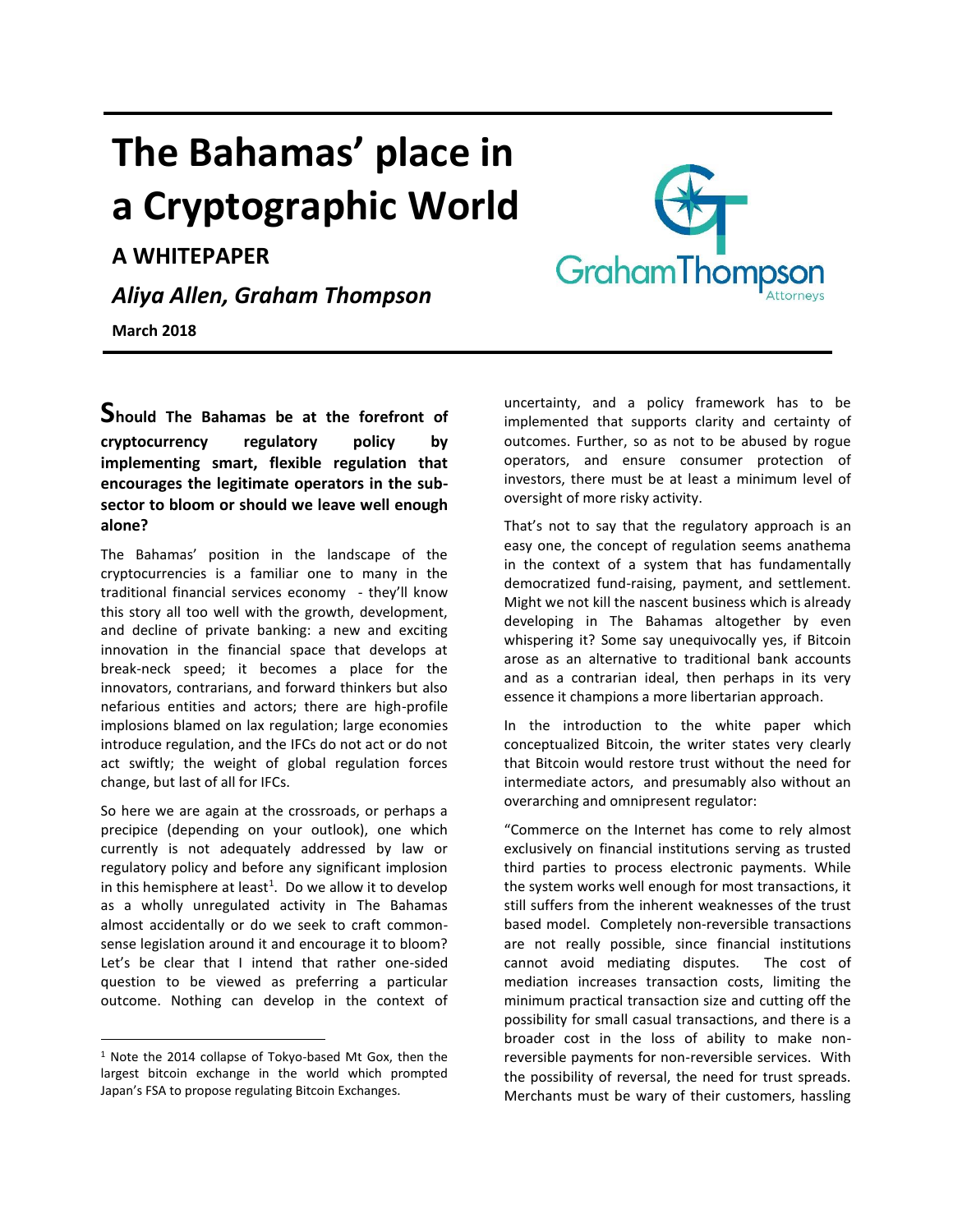them for more information than they would otherwise need. A certain percentage of fraud is accepted as unavoidable. What is needed is an electronic payment system based on cryptographic proof instead of trust, allowing any two willing parties to transact directly with each other without the need for a trusted third party."<sup>2</sup>

Some jurisdictions that have sought to regulate certain activities have experienced a "virtual" and "literal" exodus. Take for example New York's Bitlicense introduced in 2015, which was much maligned by some executives in the cryptocurrency space. The BitLicense focusses on cryptocurrency activity associated with:

- i. Receiving virtual currency for transmission or transmitting virtual currency on behalf of others;
- ii. Storing, holding, or maintaining custody or control of Virtual Currency on behalf of others;
- iii. Buying and selling virtual currency as a customer business;
- iv. Performing Exchange Services as a customer business; or
- v. Controlling, administering, or issuing a Virtual Currency.<sup>3</sup>

There were many cryptocurrency exchanges caught by the legislation, and there were certainly those who voted with their feet<sup>4</sup>. There were others, including well-funded ones like Coinbase, which stayed and which were successful in procuring the BitLicense. The critics of the NY approach note that it is overly broad, unclear or heavy handed.  $5$  Those who find the approach excessively broad seem to be particularly concerned with the words "storing" and "holding" and the lack of definition of "custody or control". It has been proposed that "maintaining custody or control"

3 New York State Department of Financial Services

<sup>4</sup> [http://fortune.com/2016/08/14/bitcoin-startups-](http://fortune.com/2016/08/14/bitcoin-startups-leavelnew-york-bitlicense/)

 $\overline{a}$ 

should be defined as: "having the ability to unilaterally execute or prevent a virtual currency transaction."<sup>6</sup> The argument here is that where there is a decentralized security approach (a "multi-sig") requiring two separate private keys, there can be no effective control of a customer's cryptocurrency.

New York's approach aside, The Bahamas once again has a unique opportunity to get its legislation and legislative policy right. It cannot do so without a significant investment in understanding cryptocurrencies and the needs of crypto service providers.

#### **THE CURRENT STATE**

Will The Bahamas need to firmly answer for itself the question as it relates to cryptocurrency - "what is this"? Aristotle posited that this question, "what is the nature of the thing?" is one of four basic and inalienable questions that one might ask about anything. This question is known in philosophical thought as the quidditas or "what is" of a thing. Many things can only be described relationally, by comparison with something. In other words, we can say something is the same as itself, if and only if, we can say it is different than something else<sup>7</sup>. Malta's MFSA argues "Depending on their end-use, virtual currencies may be structured in various ways, thereby embedding different properties. Therefore, a "one size fits all' definitional approach poses significant challenges for both the industry as well as the regulators worldwide." Malta has proposed different treatment for payment instruments (Bitcoin, Litecoin, and Ehereum) and ICOs using securitized or utility tokens.

Definitional challenges aside, it is interesting to note how crypto-currency is and is not like the things it is most compared to  $-$  "money" or a "security".

The foremost treatise on the legal nature of money under English law<sup>8</sup>, states "only those chattels are money to which such character has been attributed by law i.e., by or with the authority of the state." After the departure from the Gold Standard, fiat currency had and continued to have the feature of being issued by or with the authority of the state through Central Banks, a distinction not shared by crypto-currencies which effectively have no issuer standing behind

 $\overline{\phantom{a}}$ 

<sup>2</sup> As an aside, in The Bahamas we know all to well about the cost of lack of trust in payment processing. One only has to look at what seems like the absurd and broadly implemented merchant policy (though not required by law) that customers sign credit and debit transaction receipts even when they have digitally keyed in their unique pin code.

[leavelnew-york-bitlicense/](http://fortune.com/2016/08/14/bitcoin-startups-leavelnew-york-bitlicense/)

<sup>5</sup> Coin Center maintains a state by state regulatory tracker which evaluates a state by state approach to digital currency policy[. https://coincenter.org/page/state-digital-currency](https://coincenter.org/page/state-digital-currency-regulatory-tracker)[regulatory-tracker](https://coincenter.org/page/state-digital-currency-regulatory-tracker)

<sup>6</sup> See Footnote 4 above.

<sup>7</sup> PASNAU, Robert. Theories of Cognition in the Later Middle Ages. Cambridge University Press, 1997

<sup>8</sup> The Law of Money, Dr. F A Mann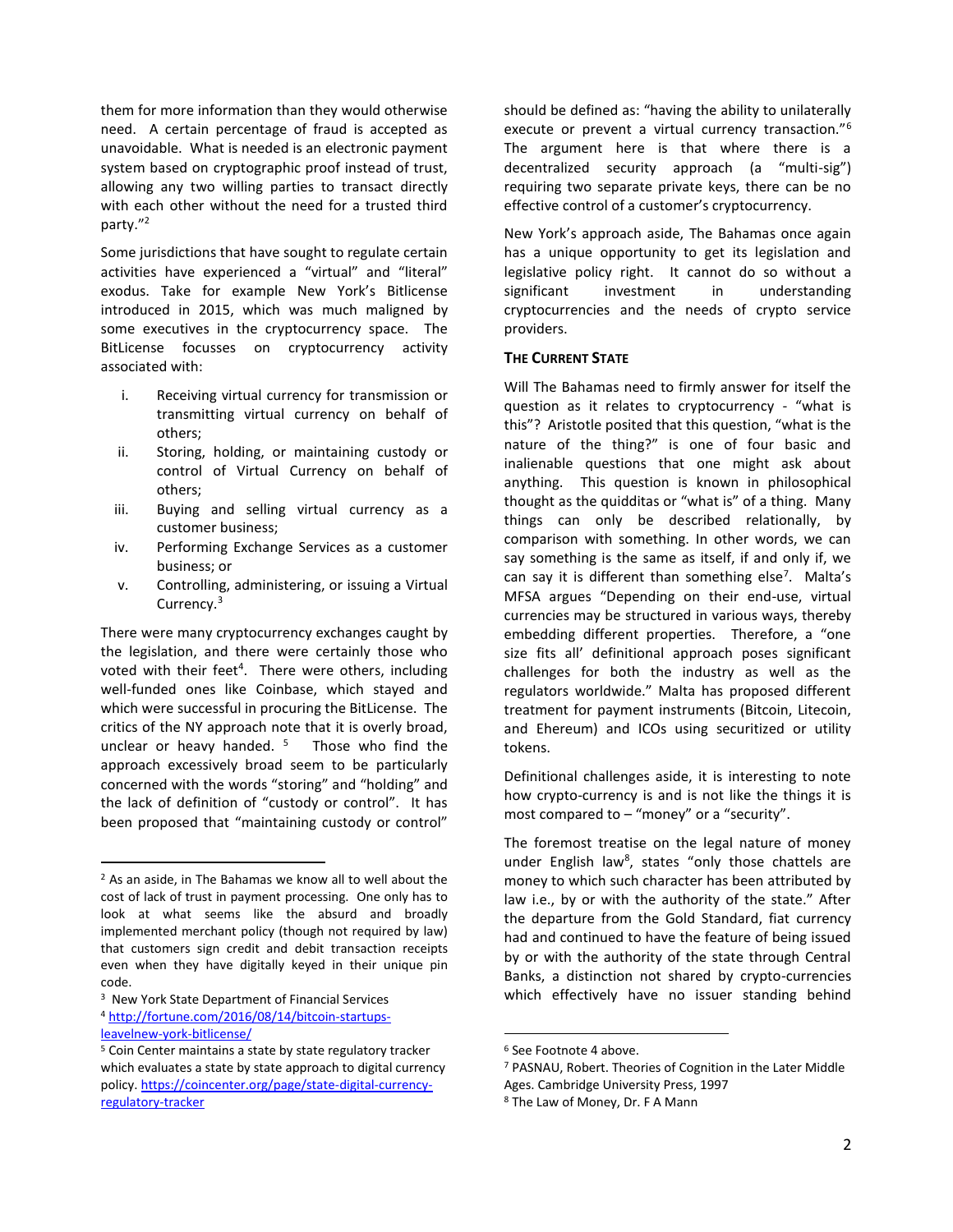them. Bitcoin, as an example, comprises a ledger of transactions. Wallets that store Bitcoin store the information indicating where in the individual blocks the transaction confirmation can be found. A holder of a cryptocurrency, therefore, holds, not money but a "store of value" - it has a subjective value in that a community of users has decided to give it value.

In many jurisdictions, it has also been viewed as a chattel or property right, one that is represented by a unique record in the ledger. For instance, the IRS for tax purposes treats cryptocurrencies as digital property<sup>9</sup>. Japan recognizes Bitcoin as a method of payment (note at one time cows, sheep, and honey was too!) but not currency. It has recently implemented legislation which defines Bitcoin and other virtual currency as a form of payment method and as an asset for Japanese tax purposes. The SEC $^{10}$ has signaled that cryptocurrencies like bitcoin are securities, holding them subject to the same disclosure laws as other commonly traded assets. In rulings, it has also sought to block initial coin offerings, sales of cryptocurrencies meant to raise capital for a business, that don't follow federal trading laws.

To add to the quagmire of patchwork regulatory policy, the United States Commodities Futures Trading Commission (CFTC) settled charges against Coinflip, which marketed bitcoin derivatives. In the process, the CFTC asserted for the first time that bitcoin is a "commodity"<sup>11</sup>. On the other side of the Atlantic, and likely to adopt a more progressive approach, Malta's financial regulator has issued a discussion paper on Initial Coin Offerings, Virtual Currencies and related Service Providers. There are also rumblings about Singapore - likely to be seen as a leader in Asia.

#### *Which regulator will take up the mantle?*

# **THE CENTRAL BANK OF THE BAHAMAS**

In so far as Wallet and Payment Services Providers are concerned (outside of the ICO context which might be viewed as an SCB mandate if the tokens are securities rather than themselves a commodity or property right), the Central Bank is a natural fit. Indeed, we already have the framework, though not originally built for virtual non fiat-currencies in the context of

 $\ddot{\phantom{a}}$ 

<sup>10</sup> <https://www.sec.gov/litigation/investreport/34-81207.pdf>

the Payment Services Act, 2012 ("PSA"). The Central Bank of The Bahamas Act brought payment systems utilizing payment instruments (which are now given wide definition in regulations promulgated under the PSA) within the remit of the Central Bank of The Bahamas. The Act permits The Central Bank to –

- (a) establish, operate, organize, promote, participate or assist in the establishment, operation, organization and promotion of, and regulate and oversee any system –
	- (i) for the clearing and settlement of payments and other arrangements for the making or exchange of payments;
	- (ii) for the clearing and settlement of securities and other arrangements for the exchange of securities; and
	- (iii) to facilitate the clearing and settlement including other arrangements for the making or exchange of payments or the exchange of securities as well as Links among systems;
- (b) regulate and oversee the issuance, provision, and functioning of payment instruments, operating either with or without the opening of an account, including the issuance of electronic money or any other forms of stored value."

A "payment instrument" means any instrument, whether tangible or intangible, that enables a person to obtain money, goods or services or to otherwise make payment or transfer money and includes, but is not limited to cheques, funds transfers initiated by any paper or paperless device (such as automated teller machines, points of sale, internet, telephone or mobile phones), payment cards, including those involving storage of electronic money."

The PSA Regulations provide that only "a bank, a bank and trust company, a co-operative credit union or a money transmission service provider may provide "payment services" which means "services enabling cash deposits and withdrawals, execution of payment transactions, the provision of money transmission business, and any other services which are incidental to money transmission and shall include the issuance of electronic money and electronic money instruments." There seems to be a manifest error in the inclusion of the term "electronic money instruments". First, there is no such term defined in the PSA or PS Regulations, and it is likely that this was meant to be a reference to payment instruments, which is defined. Note that specifically excluded is the provision of solely internet or telecommunication services provided by technical service providers, which

<sup>9</sup> IR-2014-36, March. 25, 2014

<sup>11</sup>[http://www.cftc.gov/idc/groups/public/@lrenforcementac](http://www.cftc.gov/idc/groups/public/@lrenforcementactions/documents/legalpleading/enfcoinfliprorder09172015.pdf) [tions/documents/legalpleading/enfcoinfliprorder09172015.](http://www.cftc.gov/idc/groups/public/@lrenforcementactions/documents/legalpleading/enfcoinfliprorder09172015.pdf) [pdf](http://www.cftc.gov/idc/groups/public/@lrenforcementactions/documents/legalpleading/enfcoinfliprorder09172015.pdf)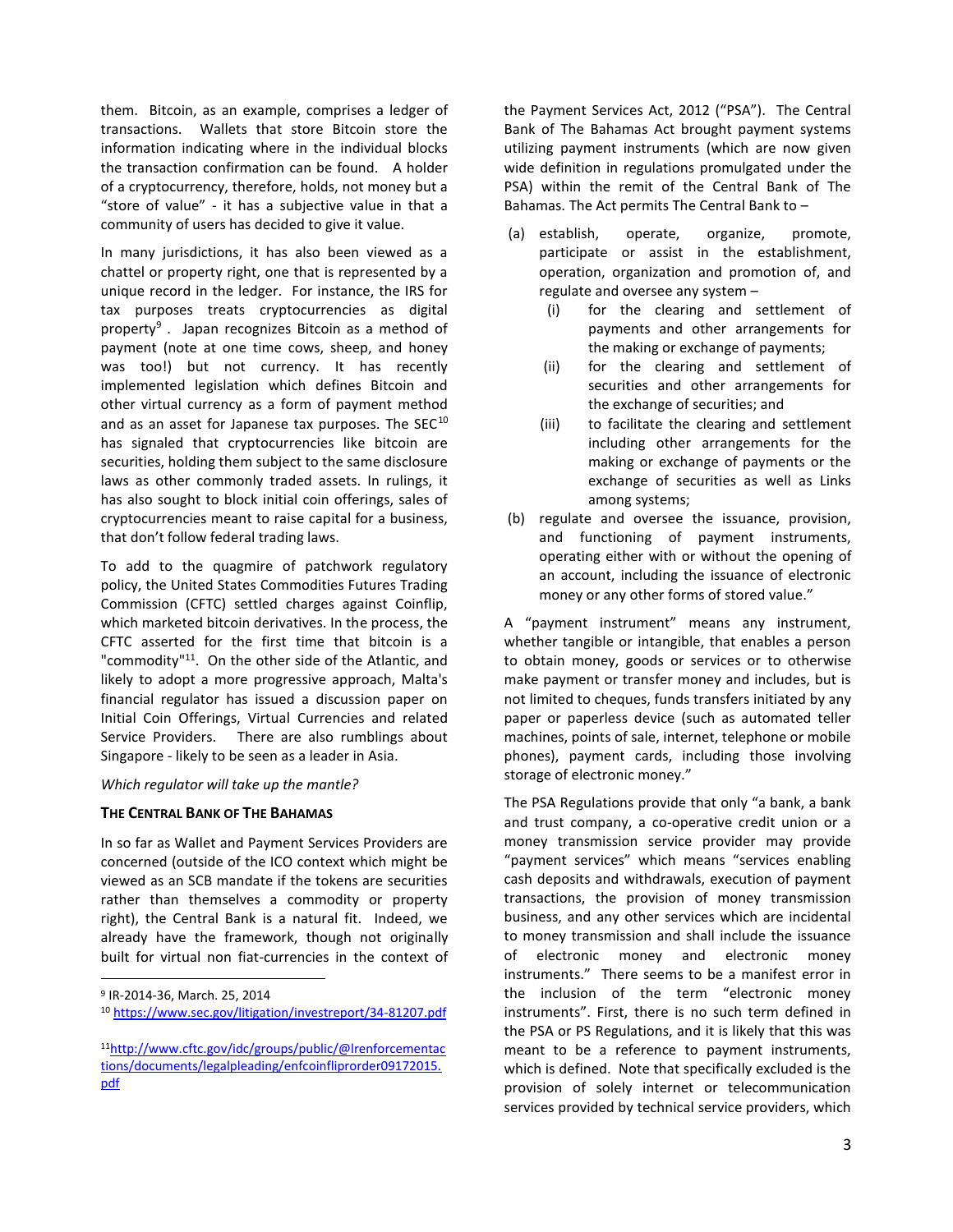support the provision of payment services, without the provider entering at any time into possession of the funds to be transferred. Conceptually, a service provider which enabled the acceptance of virtual currency like Bitcoin or Ethereum in the settlement would be caught only if the provider entered into "possession" of "private keys". The preceding may be an attractive position for wallet providers that offer multi-signature or single signature wallet services in which users, rather than the wallet provider, control their private keys.

There are aspects of the money transmission business definition which wallet and payment service providers might also find themselves caught by and therefore it is important that The Bahamas seek to not wedge virtual currency business into a legislative framework that doesn't quite fit but to develop a piece of legislation, either by amendment to the PSA or otherwise, that is virtual currency specific.

# **INITIAL COIN OFFERINGS ("ICO")**

In The Bahamas, we don't have a broad catch-all "financial instrument" test for what constitutes a security though the Commission can designate an instrument as a security by rules or regulations. However, contracts relating to virtual currencies, depending on their terms, may be securities. If Bitcoin is treated as a "currency" an option to acquire the currency would be a security. If Bitcoin is treated as a commodity, a Bitcoin Future - in my view cash settled and not settled by physical delivery of the Bitcoin – would be. A Bitcoin swap would absolutely constitute a Contract for Difference under the SIA.

In the context of an ICO, would an issuer of tokens ordinarily be caught by the Securities Industry Act, 2011 ("SIA")? To be an "issuer" one has to either have a security outstanding or propose to issue a security. The definition of security is somewhat narrowly defined and includes, among other things, derivatives of securities and debenture stock, bonds, and certificates of deposits, shares and stock of any kind in the share capital of a company, and equity interests in a regulated or unregulated investment fund as defined in the Investment Funds Act, 2003.

In some ICOs, the tokens are embedded with underlying assets (like another cryptocurrency) or quasi-equity rights (dividends and participation in profits). In others, the tokens provide platform or application utility without any underlying rights. In either case, even if the token looks like equity, it is not typically structured to be a "share" in the "share capital of the company". It could be viewed as an equity interest in an unregulated fund, but only if the equity interest carried with it the right to participate in the profits and redeem from the fund - the "openended" test.

On an "in-bound" offer of tokens to the public in The Bahamas, if they were viewed as securities, there would be a number of disclosure, and filing requirements. However, it should be noted that the SIA does not seek to control the "cross-border" issuance of securities utilizing a Bahamas vehicle. By way of example, parties are free to use a Bahamas international business company as an issuer of a security that will be listed on an exchange or otherwise sold outside of The Bahamas as long as it complies with the law where it is being offered.

Assuming nothing changes, an ICO organized utilizing a Bahamas international business company, can be structured in a manner such that it avoids regulatory oversight. Of course, there are unique and defining features of each ICO and therefore the minute details matter.

# **CRYPTO EXCHANGES**

The Securities Industry Act, 2011, regulates the conduct of securities business in The Bahamas. The SIA requires that "marketplaces" be registered and regulated by the SCB. A marketplace is defined in the SIA as, "(a) a securities exchange, a quotation and trade reporting system, or an ATS;(b) a person not included in paragraph (a) that -(i) constitutes, maintains or provides a market or facility for bringing together buyers and sellers of securities;(ii) brings together the orders for securities of multiple buyers and sellers; and(iii) uses established, non-discretionary methods under which the orders interact with each other, and the buyers and sellers entering the orders agree to the terms of a trade; or (c) a person described in an order made under subsection 16 I (2)."

An "alternative trading system" or "ATS" means a marketplace that (a) is not a quotation and trade reporting system or a securities exchange; and (b) does not -

- (i) require an issuer to enter into an agreement to have its securities traded on the marketplace:
- (ii) provide, directly, or through one or more subscribers, a guarantee of a two-sided market for a security on a continuous or reasonably continuous basis;
- (iii) set requirements governing the conduct of subscribers, other than conduct in respect of